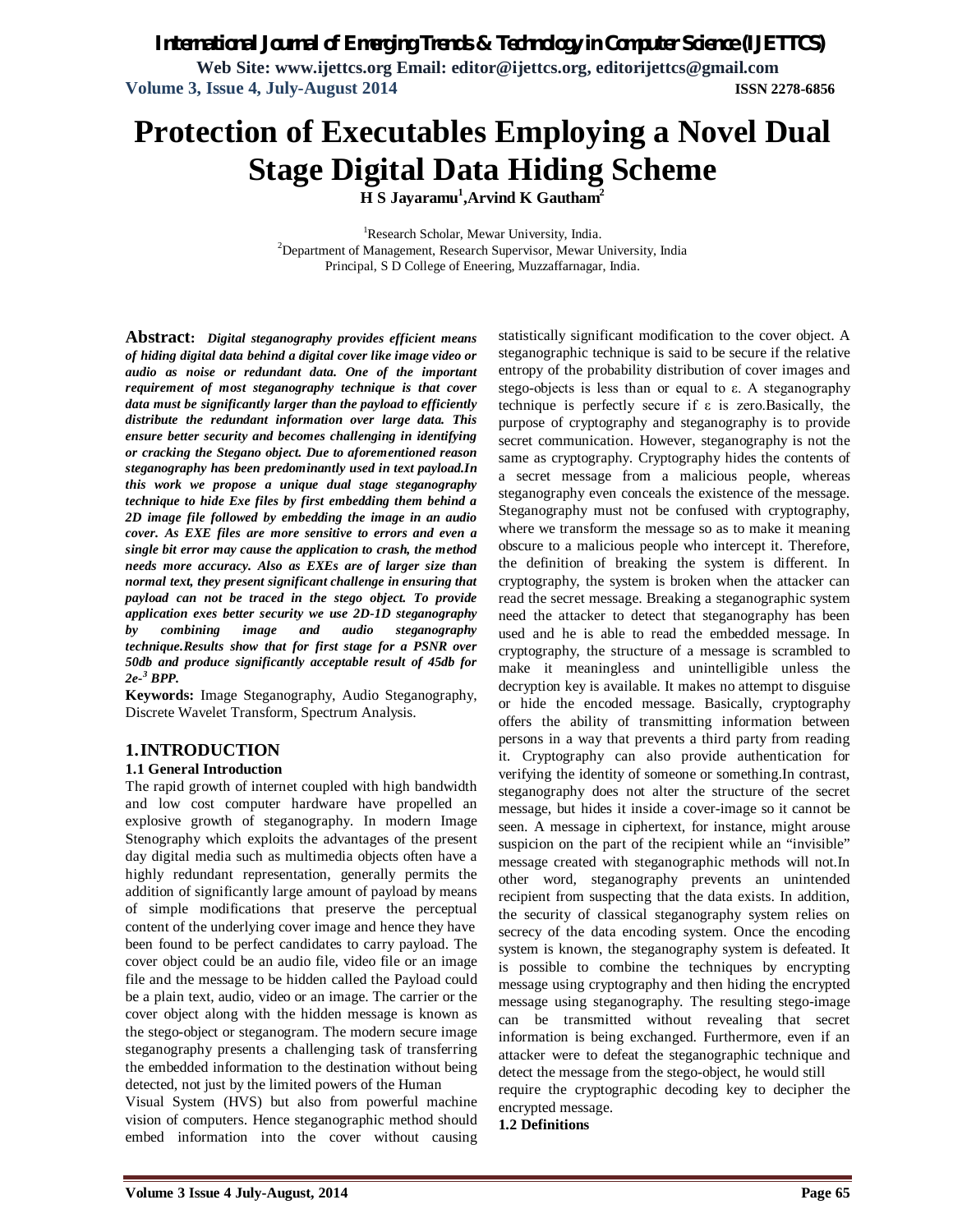**Web Site: www.ijettcs.org Email: editor@ijettcs.org, editorijettcs@gmail.com Volume 3, Issue 4, July-August 2014 ISSN 2278-6856**

1. Cover image: It is an object consisting of the signal stream or data file as a carrier of the embedded object. The most important property of a cover image is the amount of data that can be embedded into it, without changing the noticeable statistical properties of the cover image. Good cover images are (i) grayscale images (ii) uncompressed images containing large number of colors (iii) landscapes and portraits. JPEG format images are very poor choice for cover images because small modifications in cover image can be detected easily.

2. Payload: It is the size of the data i.e., (signal, stream or file) embedded in the cover image.

3. Stego-object: It is a unified object /image obtained from the combination of the cover object and payload.

4. Capacity: It is the amount of data that can be hidden in the cover image without destroying the statistical properties of the cover image. The capacity depends on the type of cover image used. The capacity is given by bits per pixel (bpp) by the Equation 1.1.

#### number of bits embedded in cover image bpp=  $\overline{\phantom{a} t$  otal number of pixel in cover image  $(1.1)$

5. Robustness: The amount of modification that can be withstood by the cover medium without being destroyed completely is defined as robustness. It is the extent of modification that can be tolerated by the stego-object without destroying the hidden image under attacks.

6. Security: It can be considered as safeguarding or protecting information of the payload in the cover image. It is the extent of inability of adversary to detect hidden images accessible only to the authorized user. The quality factor can enhance the security of the image. A steganographic image is perfectly secure when the statistical data of the cover and stego images are identical. 7. Imperceptibility: It is the extent of in distinguishability

of the original cover image and stego image. The measure of this can be obtained by the PSNR equation. Though it is not an accurate measure, it can give satisfactory results.

8. Wavelet: Wavelet is a small wave and its analysis is about analyzing a signal with short duration finite energy functions.

9. Wavelet Transform: Wavelet transform provides the time-frequency representation. The wavelet transform of an image is created by repeatedly filtering the image coefficients on a row-by-row and column-by-column basis. 10. Approximation Band: It is the band of an image having the low frequency coefficients in the wavelet domain.

11. Detail Band: It is the band of an image having the high frequency coefficients in the wavelet domain.

12. Mother Wavelet: A mother wavelet, (x) is a prototype that can be scaled and translated. A mother wavelet has to satisfy the condition given below.



The wavelet function of a signal,  $f(x)$  can be computed using the following analysis and synthesis formulae:

(1.2)

$$
c_{i,j} = \int_{-\infty}^{\infty} f(x) \Psi_{i,j}(x) dx
$$
  

$$
f(x) = \sum_{j,k} c_{j,k} \Psi_{j,k}(x)
$$
 (1.3)

13. Haar Wavelet: It is a function which consists of a short positive pulse followed by a short negative pulse, which provides orthogonality decomposition of an image signal.

$$
\Psi = \begin{cases} 1 & \text{if } 0 \le t \le \frac{1}{2} \\ -1 & \text{if } \frac{1}{2} \le t \le 1 \\ 0 & \text{otherwise} \end{cases} \tag{1.5}
$$

14. Detectability: Identification of the Steganographic image visually or by computer analysis is called detectability. The challenge of steganography is to hide the information which cannot be identified by any means.

15. Histogram: It shows the distribution of intensities of an image. It is the plot of Number of pixels and intensity of the pixel values.

16. Distortion: The distortion of the cover image depends on the size of the pay- load. Larger the payload higher is distortion of the stego image.

17. Mean Square Error (MSE): It is defined as the square of error between cover image and stegoimage. The distortion in the image can be measured using MSE and is calculated using Equation 1.6.

$$
MSE = \left| \frac{1}{N*N} \right|^2 \sum_{i=1}^N \sum_{j=1}^N (X_{ij} - \overline{X}_{ij})^2
$$
 (1.6)

Where:

: The intensity value of the pixel in the cover image.

: The intensity value of the pixel in the stego image.

N: Size of an Image.

18. Peak Signal to Noise Ratio (PSNR): It is the measure of quality of the image by comparing the cover image with the stegoimage, i.e., it measures the statistical difference between the cover and stegoimage, is calculated using Equation 1.7.

$$
PSNR = 10log_{10} \frac{255^2}{MSE} db
$$

(1.7)

19. Pixel: It is an element of the image which is not further divisible from the image analysis point of view. A pair of adjacent pixel values is called Pixel Pair.

# **2.RELATED WORK**

Souvik Bhattacharyya and Gautam Sanyal[1] proposed approach works by converting the gray level image in transform domain using discrete integer wavelet technique through lifting scheme. The aim of this paper is to propose a high-capacity image steganography technique that uses pixel mapping method in integer wavelet domain with acceptable levels of imperceptibility and distortion in the cover image and high level of overall security. Ammar Abdul-Amer Rashed[2] proposed a companied technique for hiding secret messages (text) based on wavelet transform applying in cover image (a gray level image 8bit) and Huffman encoding. The experimental results show that the algorithm has a high capacity and a good invisibility, Moreover PSNR of stego image shows the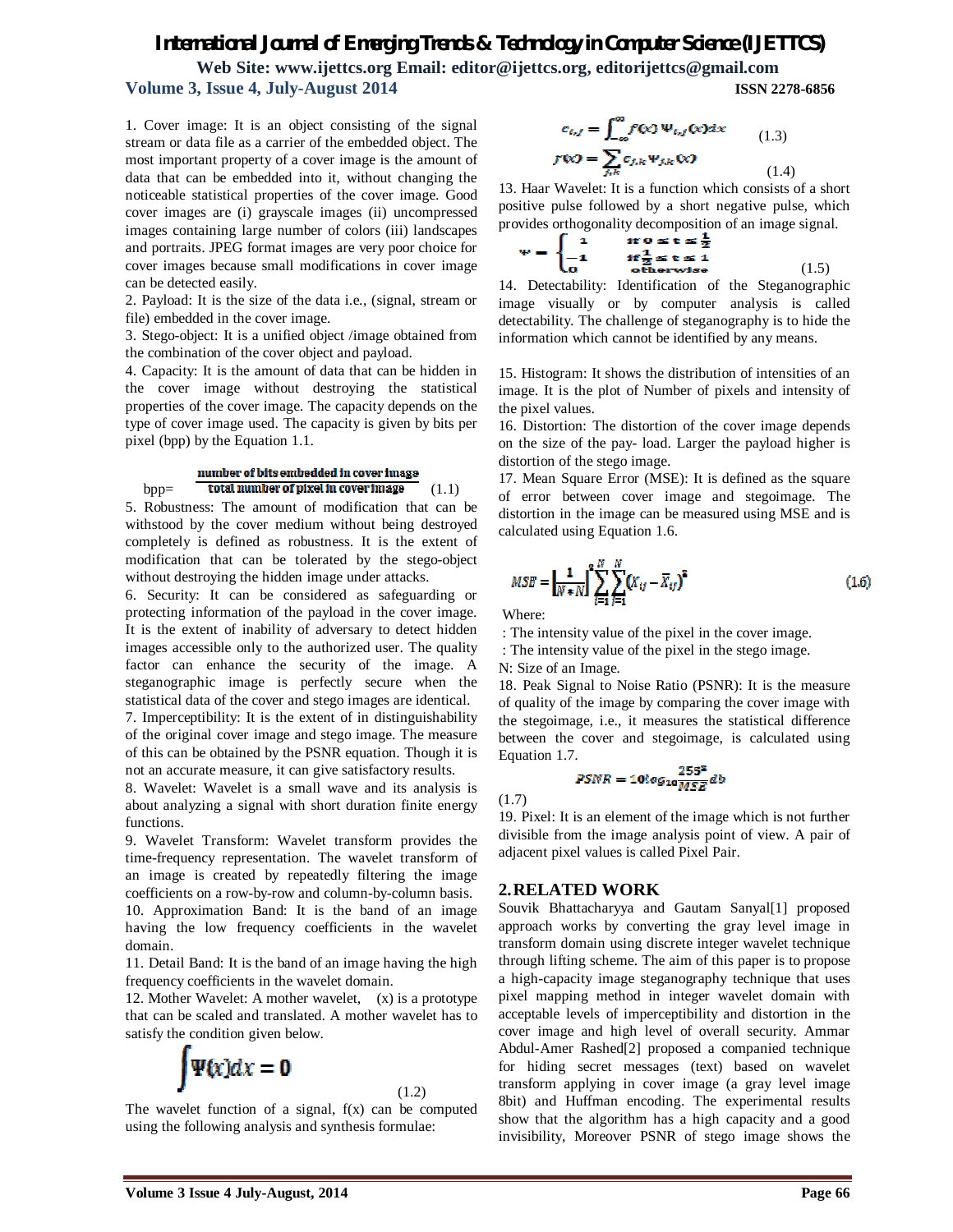# *International Journal of Emerging Trends & Technology in Computer Science (IJETTCS)* **Web Site: www.ijettcs.org Email: editor@ijettcs.org, editorijettcs@gmail.com Volume 3, Issue 4, July-August 2014 ISSN 2278-6856**

better results the PSNR above 40 dB, the proposal system was activated according to attacker noise is addition and JPEG compression application are used without detection the secret message.S. K. Muttoo and Sushil Kumar [3] proposed a stiganographic algorithm based on wavelet transforms. The algorithm first uses the Best T-codes to encode the message before embedding into a cover image.. Saddaf Rubab and Dr. M. Younus presented [4] a new devised algorithm to hide text in any colored image of any size using Huffman encryption and 2D Wavelet Transform. The subject algorithm also proved secure as Huffman table is required to decode the information. Manjunatha Reddy and Raja proposed[5] High Capacity and Security Steganography using discrete wavelet transform (HCSSD). The wavelet coefficients of both the cover and payload are fused into single image using embedding strength parameters alpha and beta. The cover and payload are preprocessed to reduce the pixel range to ensure the payload is recovered accurately at the destination. It is observed that the capacity and security is increased with acceptable PSNR in the proposed algorithm compared to the existing algorithms.Lalitha.G et al.[6], proposed a technique for the simultaneous transmission of multiple data securely. They took an advantage of less space required for storing an image than that of a wav file. The proposed technique brings down the required channel capacity to transfer secret data in real time systems besides improving robustness. Elham Ghasemi et al.[7], proposed the application of Wavelet Transform and Genetic Algorithm in a novel steganography scheme. We employ a genetic algorithm based mapping function to embed data in Discrete Wavelet Transform coefficients in 4x4 blocks on the cover image.Kirith saroha and Pradeep kumar singh[8] proposed a new steganographic method for embedding an image in an Audio file. Emphasis will be on the proposed scheme of image hiding in audio and its comparison with simple Least Significant Bit insertion method of data hiding in audio. It is an attempt to find a method that uses an audio file as a cover media to hide an image without making noticeable changes to the file structure and contents of the audio file. The proposed scheme is based on Least Significant Bit insertion method as it has been already proved that modification of LSB creates a minimal change in the audio file format.Akram M. Zeki et al[9]., provided analysis on steganographic techniques and undertake an experiment using five Steganographic software in order to explore their capabilities. Benchmarking tool for identifying different performance aspects of the Steganographic techniques and Steganographic software like visual quality, performance indices, memory requirement and the evaluation of the maximum capacity for each software under this study.

Jayaram P et al[10]., made a survey on audio steganography. They proposed that Least Significant Bit (LSB) coding method is the simplest way to embed secret information in a digital audio file. This proposed method provides greater security and it is an efficient method for hiding the secret information from hackers and sent to the destination in a safe and undetectable manner. This

proposed system also ensures that the size of the file is not changed even after encoding and it is also suitable for any type of audio file format.Md. Shafakhatullah Khan et al.[11], proposed a new approach which is sophisticated for concealing the data. They describes how the data is secured form the intruders even though they trace the audio file which contains the confidential data.The basic idea is to provide an optimized method for concealing the private data from intruders and sent to the destination in a safer and secure manner. It is an enhancement of spread spectrum audio data hiding methods.Wei Qin Cheng et al.[12], proposed a robust audio steganography. They implemented a simple Dynamic Linked Library [DLL] by using managed C++ and Microsoft .NET framework. It is implemented by Direct Sequence Spread Spectrum [DSSS] method on data block base.

## **3. PROBLEM FORMATION**

Several works have been presented towards both steganography, cryptography as well as combining the techniques for better data security.

Even though the research of Steganography initially was carried out as a problem of hiding data behind cover images, as the technology has evolved more complex forms of steganography has evolved.

Some of the widely researched and evolved variants of Steganography are:

- 1) Hiding Image behind Video
- 2) Hiding Data behind Video
- 3) Hiding data behind Audio
- 4) Hiding Audio behind Video

One of the coherent requirements of steganography is that the size of the cover must be higher than that of payload. The higher the size ratio, the better hiding achieved.However with continues evolution of images, image screening for hiding data has also been intensified. Therefore the need of Hybrid steganography is increased. It is a form of steganography where data is first hidden behind one particular type of payload and the resultant stego object is further hidden behind another payload leading to more complex embedding which is difficult to track. This work deals with hybrid steganography where text message is hidden behind Image and the result is hidden behind audio file. The technique emphasize on achieving high PSNR for high BPP such that such a model do not require too many extra bits for stegano process.

Also a text data contains only characters and there is always a high tolerance for the text data. Even if some bits are corrupted, the text can be interpreted well. However in case of application exes, even a single corrupted bit might cause a wrong binding with underneath framework which causes the application to crash upon execution. Exe data is generally binary data. An exe file is generated by compiling a source code with compiler and linker. Compiled C file produces operating system specific exe where as compiled .Net files produce

exes that runs over a .Net virtual machine. These exes can be any application program like calculator, media player, calendar etc.Just like images, every exe data has two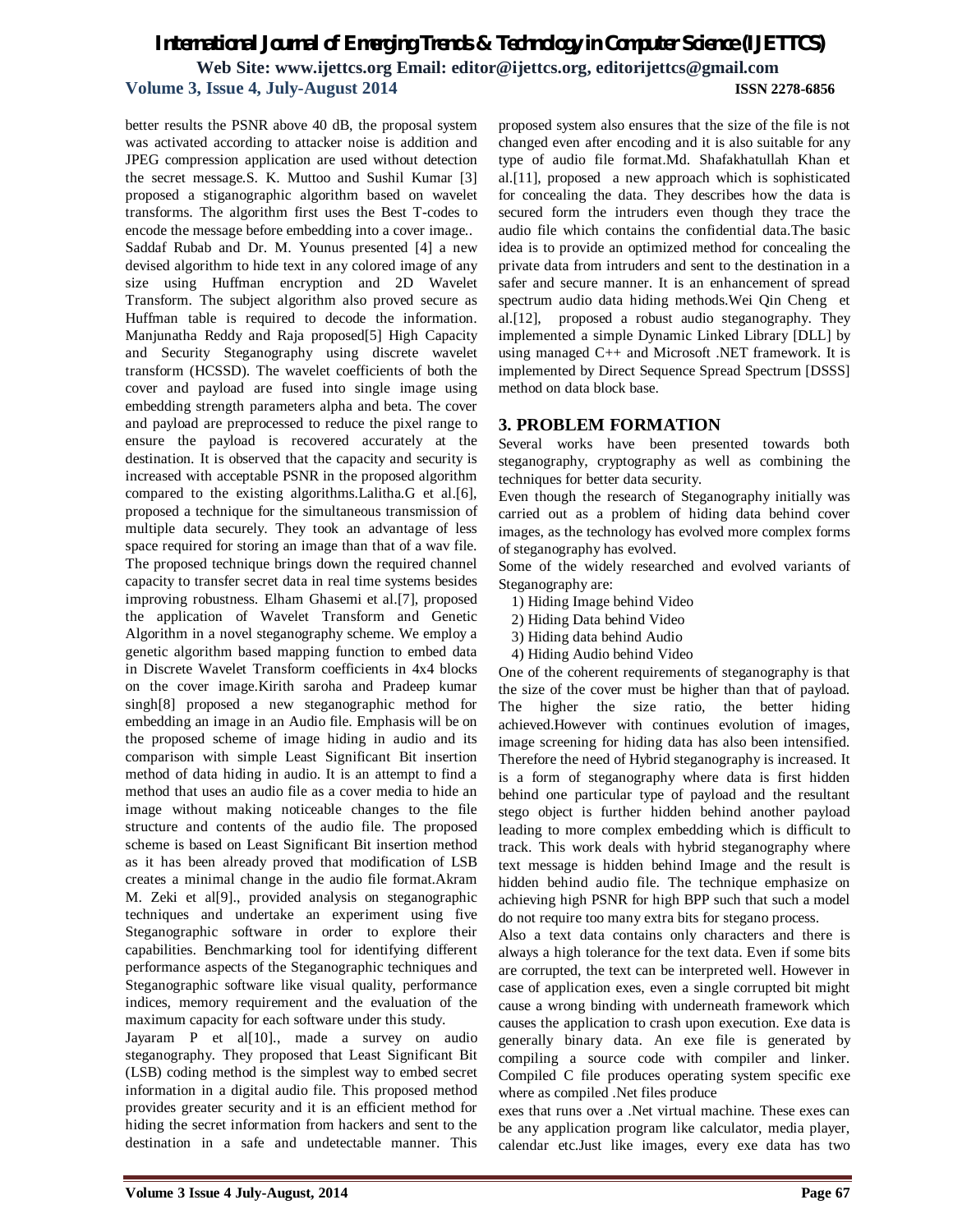**Web Site: www.ijettcs.org Email: editor@ijettcs.org, editorijettcs@gmail.com Volume 3, Issue 4, July-August 2014 ISSN 2278-6856**

important parts: the header and the data. Preserving header information is extremely important because if header is corrupted then the rest of the data can not be recovered.Therefore while using such data as payload, exe specific algorithm must be generated.

### **4. Proposed Work 4.1 Architecture and Overview**







**Figure 2**: Decoding Block Diagram

Overall block diagram of the encoding and decoding process is explained through Figure 1 and Figure 2. The techniques are briefly explained as bellow.

#### **Encoding Algorithm**

- 1. Read a Gray scale Image
- 2. Read a Payload EXE
- 3. Convert the Data to ASCII
- 4. Take Wavelet Transform of the Image
- 5. Find the maximum of the data and normalize the data by dividing it with MAx
- 6. Hide the normalized data in CV and cD
- 7. Reconstruct the image from wavelet
- 8. Reshape the image to single dimensional array.
- 9. Take the spectrum of the signal. (>3.3 KHz)
- 10. Store the length
- 11. Store reshaped Image

12. Reconstruct the Sound.( This is the output of encoder)

#### **Decoding Algorithm**

- 1. Perform FFT and find the signal Out
- 2. Convert 1d data to 2d and separate the image

3. Perform wavelet on the image part and extract the message part

- 4. Convert the ASCII data back to binary form
- 5. Construct the exe

#### **4.2 Methodology**

For simplicity of the discussion we will define payload exe as message. The message is in binary format. Initially the message of interest is taken into consideration. This message is to be converted to some machine readable format hence it is converted into ASCII form. Once this is done the image i.e the cover image is taken into consideration. It is converted to an array format so that it can be easily manipulated. Transformation is applied to this image and hence it is now available in the frequency domain.Once the cover image and the secret message are available in the frequency domain, range normalization of this data is carried out and then data manipulation is done so as to merge the secret message into the cover image data. Range normalization is a process in which the data is spread evenly over the entire range of it. After attaining this reverse transformation is applied to the data so as to obtain the stego image. This completes first level of steganography in which the secret message is embedded into the image file.Audio is a one dimensional data which has only amplitude values with respect to time. This data is represented as an array. Now the stego image is converted into array format and merged with the audio array. Audio is reconstructed and thus we have the second level of steganography and the final output is a stego audio. At the decoding end transformation is applied to the stego audio and the 1D data is converted into 2D and the image part of it extracted and the audio is rejected. Once the image is obtained again the transformation is applied and now the reverse transformation is applied so as to separately represent the secret message and image.

### **4.3 Transformation and Mathematical Model**

In the proposed work we embed the data in the transformed domain of the image. Cover image is first converted to multi spectral bands using DWT. Data is than normalized and hidden behind suitable spectra of the cover such that visual distortion in the resultant stego image is minimum.The motivation for using the discrete wavelet transform is to obtain information that is more discriminating by providing a different resolution at different parts of the time–frequency plane. The wavelet transforms allow the partitioning of the time-frequency domain into nonuniform tiles in connection with the time– spectral contents of the signal. The wavelet methods are strongly connected with classical basis of the Haar functions; scaling and dilation of a basic wavelet can generate the basis Haar functions.

Two–dimensional  $N \times N = 2n \times 2n$  forward discrete Haar transform is defined in matrix notation as

 $S = a \bullet H(n) \bullet F \bullet a \bullet H(n)T$ (4.1)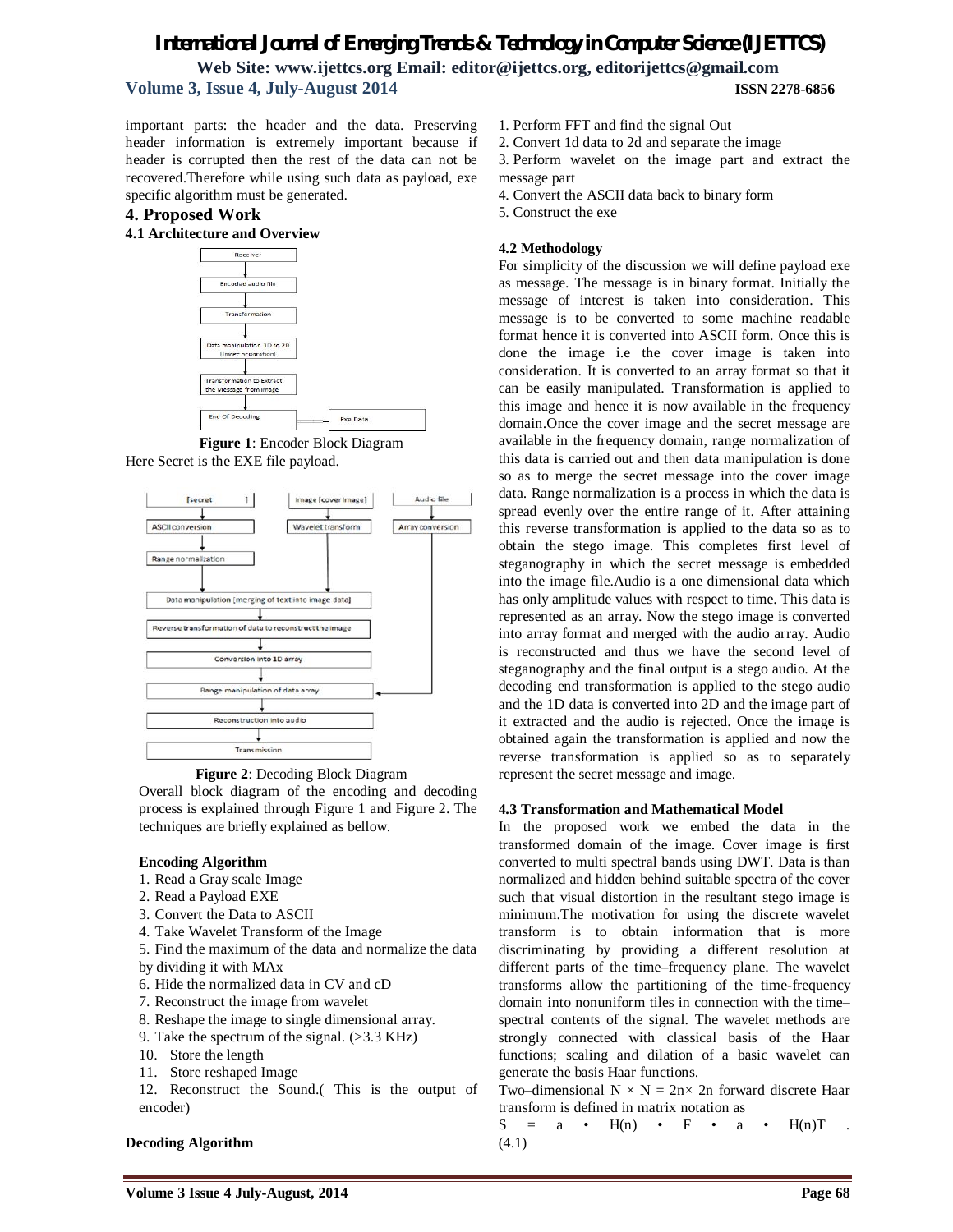**Web Site: www.ijettcs.org Email: editor@ijettcs.org, editorijettcs@gmail.com Volume 3, Issue 4, July-August 2014 ISSN 2278-6856**

The inverse transform is defined as

 $F = b \cdot H(n)T \cdot S \cdot b \cdot H(n)$ (4.2)

where F is the image in matrix form, the matrix is of dimension  $N \times N$  pixels, S is the spectrum matrix and a•b  $= 1/N$ , hence parameters a or b may be defined as values  $1/N$ .

1/ or 1,  $n = log2 N$ .

In Haar Wavelet Transform the low frequency wavelet coefficient are generated by averaging the two pixel values and high frequency coefficients are generated by taking half of the difference of the same two pixels. The four bands obtained are approximate band (LL), Vertical Band (LH), Horizontal band (HL), and diagonal detail band (HH). The approximation band consists of low frequency wavelet coefficients, which contain significant part of the spatial domain image. The other bands also called as detail bands consists of high frequency coefficients, which contain the edge details of the spatial domain image. This DWT decomposition of the signal continues until the desired scale is achieved. Two-dimensional signals, such as images, are transformed using the two-dimensional DWT.The two-dimensional DWT operates in a similar manner, with only slight variations from the one dimensional transform. Given a two-dimensional array of samples, the rows of the array are processed first with only one level of decomposition. This essentially divides the array into two vertical halves, with the first half storing the average coefficients, while the second vertical half stores the detail coefficients. This process is repeated again with the columns, resulting in four sub bands within the array defined by filter output. Since the discrete wavelet transform allows independent processing of the resulting components without significant perceptible interaction between them, hence it is expected to make the process of imperceptible embedding more effective.In those three detail components of a Haar DWT image, we can obtain various features about the original image as follows:

- 1. Average components are detected by the LL sub-band;
- 2. Vertical edges are detected by the HLsub-band;
- 3. Horizontal edges are detected by the LH sub-band;
- 4. Diagonal edges are detected by the HH sub-band.



**Fig.4.1** Subband coding



**Fig 4.2**: Result of Hiding

#### **Audio Steganography**

Like the document images, the sound files may be modified in such a way that they contain hidden information, like copyright information; these modifications must be done in such a way that it should be impossible for a pirate to remove it, at least not without destroying the original signal. The methods that embeds data in sound files use the properties of the Human Auditory System (HAS). The HAS perceives the additive random noise and also the perturbations in a sound file can also be detected. But there are some ―holes‖ that we can exploit. While the HAS have a large dynamic range, it has a fairly small differential range. As a result, loud sounds tend to mask out quiet sounds. And there are also some distortions that are so common that the HAS ignores them. The digital sound is obtained from the analog sound by converting it to digital domain. This process implies two sub processes: Sampling and Quantization. Sampling is the process in which the analogue values are only captured at regular time intervals. Quantization converts each input value into one of the discrete values. The most popular file formats for sounds are the Windows Audio-Visual (WAV) and the Audio Interchange File Format (AIFF). There are also compression algorithms such as the International Standards Organization Motion Pictures Expert Group-Audio (ISO MPEG-AUDIO). The most popular format for representing samples of high- quality digital audio is a 16 bit linear quantization e.g., Windows Audio-Visual (WAV) and Audio Interchange File Format (AIFF). Another popular format for lower quality audio is the logarithmically scaled 8-bit m-law. These quantization methods introduce some signal distortion, somewhat more evident in the case of 8-bit m-law. Popular temporal sampling rates for audio include 8 kHz (kilohertz), 9.6 kHz, 10 kHz, 12 kHz, 16 kHz, 22.05 kHz, and 44.1 kHz. Sampling rate impacts data hiding in that it puts an upper bound on the usable portion of the frequency spectrum (if a signal is sampled at ~8 kHz, it is not desirable to introduce modifications that have frequency components above  $~1$ kHz). For most data-hiding techniques developed, usable data space increases at least linearly with increased sampling rate.

#### **4.2.3 Basic Model of Audio Steganography**

The Basic model of Audio steganography consists of Carrier (Audio file), Message and Password. Carrier is also known as a cover-file, which conceals the secret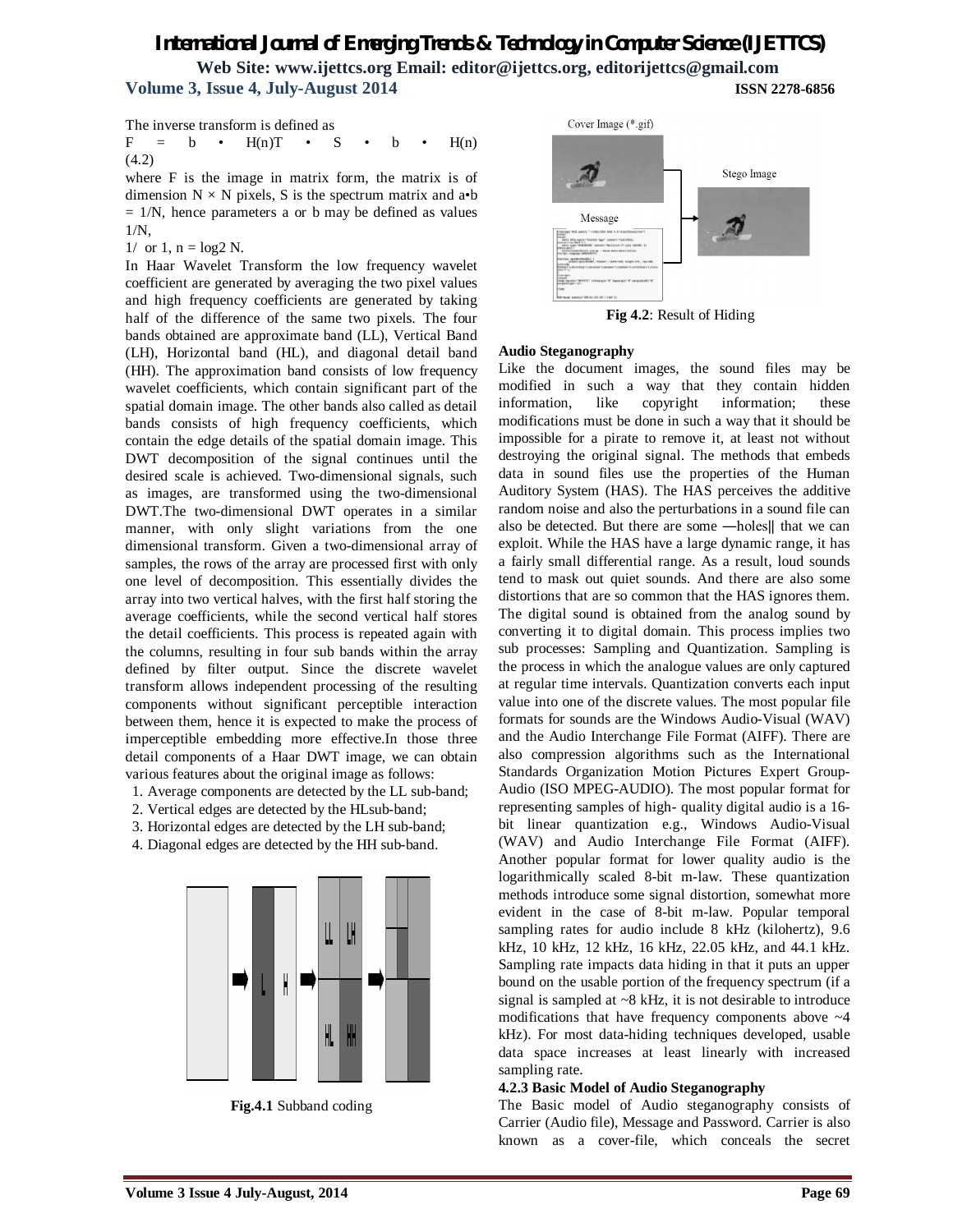**Web Site: www.ijettcs.org Email: editor@ijettcs.org, editorijettcs@gmail.com Volume 3, Issue 4, July-August 2014 ISSN 2278-6856**

information.Basically, the model for steganography is shown in Fig4.9. Message is the data that the sender wishes to remain it confidential. Message can be plain text, image, audio or any type of file. Password is known as a stego-key, which ensures that only the recipient who knows the corresponding decoding key will be able to extract the message from a cover-file. The cover-file with the secret information is known as a stego-file.



**Figure 3:** Basic Audio Steganographic Model

The information hiding process consists of following two steps.

i. Identification of redundant bits in a cover-file. Redundant bits are those bits that can be modified without corrupting the quality or destroying the integrity of the cover-file.



**Fig. 4** Spread Spectrum (SS)

- 1.The secret message is encrypted using a symmetric key, k1.
- 2.The encrypted message is encoded using a low-rate error-correcting code. This step increases the overall robustness of the system.
- 3.The encoded message is then modulated with a pseudorandom signal that was generated using a second symmetric key, k2, as a seed.
- 4.The resulting random signal that contains the message is interleaved with the cover-signal.
- 5.The final signal is quantized to create a new digital audio file that contains the message.

This process is reversed for message extraction

### **5. Results**



Result 5.1 Performance Comparison of Various Hybrid Steganography Techniques

As there are not many variants of Hybrid Steganography, We have changed the core model of the work and have compared the performances. The proposed work of DWT based image steganography followed by Spectrum based Audio steganography is compared will following other approaches.

- a) DCT based Image steganography, followed by spectrum based audio steganography
- b) LMS image steganography followed by Specturn
- based digital Steganography
- c) DWT based image Steganography with LMS based Audio Steganography.

BPP is changed by varying the payload bits. All the experiments are conducted for Uncompressed Monochrome Image of 256x256 size and wav audio file of 2Mb. BPB is measured as Number bits of payload hidden par bit of audio file.Results are shown in Figure 5.1. Results show that the proposed technique is a clear winner in terms of performances against all other forms of steganography compared here.

## **6. Conclusion**

Security plays a vital role in all aspects of life and technology. As the technology grows,its bounds in the positive direction, so do the reverse engineering of it. Data security has been of chief concern these days and plays a major role in terms of its complexity. One such means of providing data security is using steganography. The proposed work is one of the latest advancements accomplished in the field of application security. In this work an application exe binary payload is embedded into an image which is called the cover image. This provides first level of security which is known as primary stage steganography. In the second stage we embed the stego image into an audio file known as the carrier. This provides the final level of security in the two stage steganography that is implemented. For a general view it seems as a simple audio file that is transmitted finally but actually it has got the secret message and image hidden in it.A question now arises as to how this will be secure as one can easily identify the audio quality to be not that good and can try to decode. The answer to this is that maybe the image is extracted from the audio but how can one guess that there is another secret message been embedded in the image as its in gray scale. Thus with two levels of steganography we have achieved one of the very secure application security methods.Further research could be carried out in this direction with analysis of techniques such as Hiding data behind audio and putting that back to image, splitting the data into multiple objects, applying stego with different payloads and finally combining them into a final stego object.

### **References**

- **[1]** K B Shiva Kumar et. al. "Bit length replacement steganography based on DCT coefficients" / International Journal of Engineering Science and Technology
	- Vol. 2(8), 2010, 3561-3570